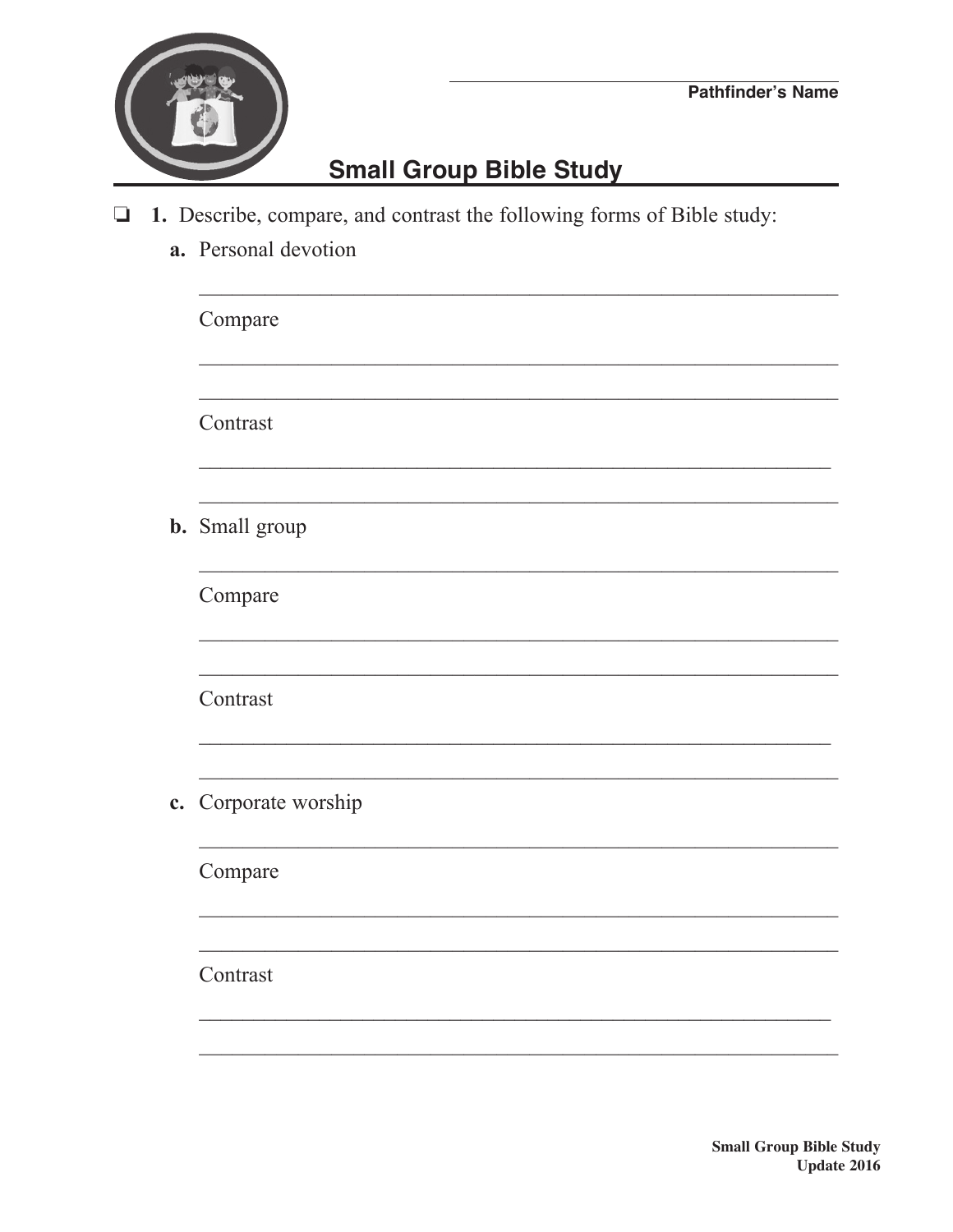- **1** 2. Describe, compare, and contrast the following Bible study tools:
	- a. Concordance

|  | Compare                                                                                                        |  |
|--|----------------------------------------------------------------------------------------------------------------|--|
|  | Contrast                                                                                                       |  |
|  | <b>b.</b> Bible commentary                                                                                     |  |
|  | Compare                                                                                                        |  |
|  | Contrast                                                                                                       |  |
|  | c. Bible Dictionary                                                                                            |  |
|  | Compare                                                                                                        |  |
|  | Contrast                                                                                                       |  |
|  | 3. Discuss with a group the ways that Bible study is essential to the<br>development of a Christian lifestyle. |  |
|  | Date completed                                                                                                 |  |
|  | 4. Discuss with a group the importance of beginning each small group Bible<br>study with prayer.               |  |
|  | Date completed __                                                                                              |  |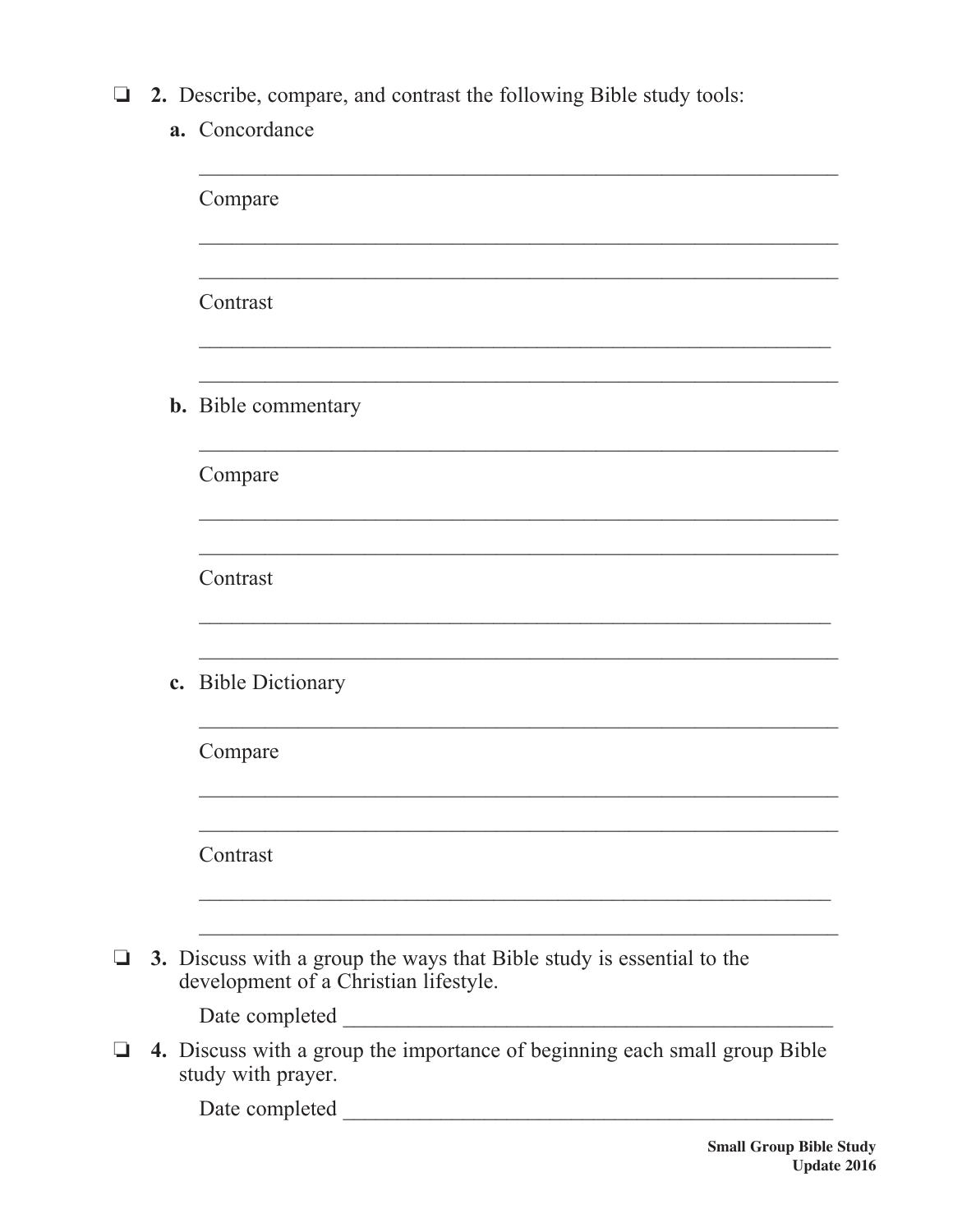$\Box$  5. As a group, and with the guidance of a pastor, elder, or a club staff member, create a detailed list of guidelines for success when participating in a small group Bible study.

Date completed

□ **6.** Discuss with a group how giving a small group Bible study can lead an individual to an effective life-changing experience with God. Role-play or illustrate this change experience.

Date completed \_\_\_\_\_\_\_\_\_\_\_\_\_\_\_\_\_\_\_\_\_\_\_\_\_\_\_\_\_\_\_\_\_\_\_\_\_\_\_\_\_\_\_\_\_

o **7.** Participate in a small group Bible study for at least three months and attend the majority of meetings/studies held by that group.

Date completed

- o **8.** Based on your experience while participating in your small group, create a poster, drawing, oral presentation, skit, video, or written assessment expressing the benefits of a small group. Describe some of the following features of small group Bible study:
	- **a.** Provides spiritual support for its members.
	- **b.** Provides an opening for sharing one's faith / inviting others to the group.
	- **c.** Builds friendship and community among its members.
	- **d.** Encourages people to worship as Jesus directed, "in community." Date completed \_\_\_\_\_\_\_\_\_\_\_\_\_\_\_\_\_\_\_\_\_\_\_\_\_\_\_\_\_\_\_\_\_\_\_\_\_\_\_\_\_\_\_\_\_
- **9.** At the conclusion of your experience defined in requirement 7, share with someone who was not a member of your small group how these studies have helped you grow as a Christian. Invite them to join your small group, or if your group is becoming too large, multiply it into more small groups.

Date completed \_\_\_\_\_\_\_\_\_\_\_\_\_\_\_\_\_\_\_\_\_\_\_\_\_\_\_\_\_\_\_\_\_\_\_\_\_\_\_\_\_\_\_\_\_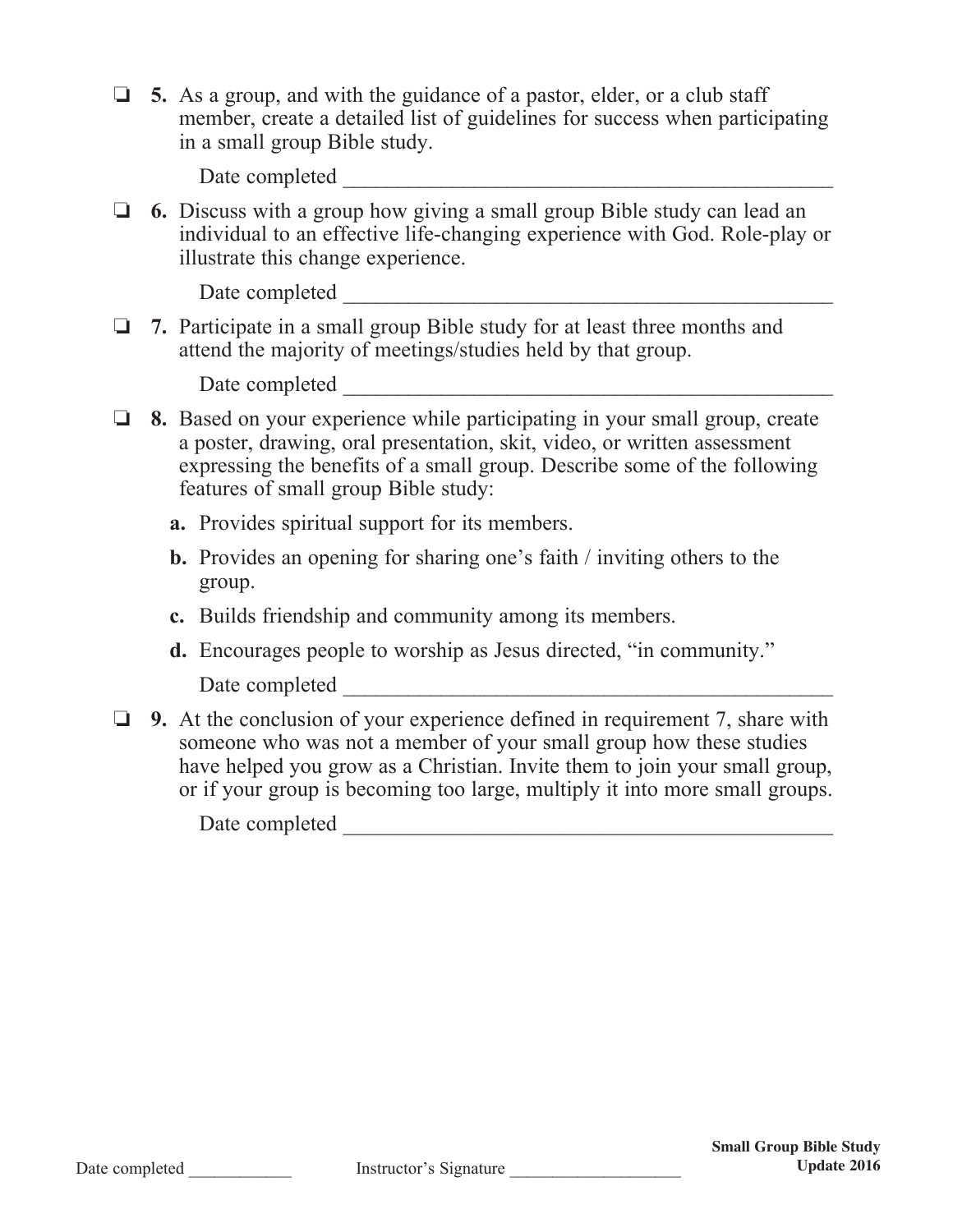## **Small Group Bible Study, Advanced**

- o **1.** Have the Small Group Bible Study honor.
- $\Box$  2. At what point should a small group leader multiply the group into more, smaller groups?
- **3.** What is a good minimum group size? Why should very small groups meet in public places and what constitutes a public place?

 $\frac{1}{2}$  ,  $\frac{1}{2}$  ,  $\frac{1}{2}$  ,  $\frac{1}{2}$  ,  $\frac{1}{2}$  ,  $\frac{1}{2}$  ,  $\frac{1}{2}$  ,  $\frac{1}{2}$  ,  $\frac{1}{2}$  ,  $\frac{1}{2}$  ,  $\frac{1}{2}$  ,  $\frac{1}{2}$  ,  $\frac{1}{2}$  ,  $\frac{1}{2}$  ,  $\frac{1}{2}$  ,  $\frac{1}{2}$  ,  $\frac{1}{2}$  ,  $\frac{1}{2}$  ,  $\frac{1$ 

 $\mathcal{L}_\text{max} = \frac{1}{2} \sum_{i=1}^n \frac{1}{2} \sum_{i=1}^n \frac{1}{2} \sum_{i=1}^n \frac{1}{2} \sum_{i=1}^n \frac{1}{2} \sum_{i=1}^n \frac{1}{2} \sum_{i=1}^n \frac{1}{2} \sum_{i=1}^n \frac{1}{2} \sum_{i=1}^n \frac{1}{2} \sum_{i=1}^n \frac{1}{2} \sum_{i=1}^n \frac{1}{2} \sum_{i=1}^n \frac{1}{2} \sum_{i=1}^n \frac{1}{2} \sum_{i=1}^n$ 

 $\mathcal{L}_\text{max} = \frac{1}{2} \sum_{i=1}^{n} \frac{1}{2} \sum_{i=1}^{n} \frac{1}{2} \sum_{i=1}^{n} \frac{1}{2} \sum_{i=1}^{n} \frac{1}{2} \sum_{i=1}^{n} \frac{1}{2} \sum_{i=1}^{n} \frac{1}{2} \sum_{i=1}^{n} \frac{1}{2} \sum_{i=1}^{n} \frac{1}{2} \sum_{i=1}^{n} \frac{1}{2} \sum_{i=1}^{n} \frac{1}{2} \sum_{i=1}^{n} \frac{1}{2} \sum_{i=1}^{n} \frac{1$ 

 $\mathcal{L}_\text{max} = \frac{1}{2} \sum_{i=1}^{n} \frac{1}{2} \sum_{i=1}^{n} \frac{1}{2} \sum_{i=1}^{n} \frac{1}{2} \sum_{i=1}^{n} \frac{1}{2} \sum_{i=1}^{n} \frac{1}{2} \sum_{i=1}^{n} \frac{1}{2} \sum_{i=1}^{n} \frac{1}{2} \sum_{i=1}^{n} \frac{1}{2} \sum_{i=1}^{n} \frac{1}{2} \sum_{i=1}^{n} \frac{1}{2} \sum_{i=1}^{n} \frac{1}{2} \sum_{i=1}^{n} \frac{1$ 

 $\mathcal{L}_\text{max} = \frac{1}{2} \sum_{i=1}^{n} \frac{1}{2} \sum_{i=1}^{n} \frac{1}{2} \sum_{i=1}^{n} \frac{1}{2} \sum_{i=1}^{n} \frac{1}{2} \sum_{i=1}^{n} \frac{1}{2} \sum_{i=1}^{n} \frac{1}{2} \sum_{i=1}^{n} \frac{1}{2} \sum_{i=1}^{n} \frac{1}{2} \sum_{i=1}^{n} \frac{1}{2} \sum_{i=1}^{n} \frac{1}{2} \sum_{i=1}^{n} \frac{1}{2} \sum_{i=1}^{n} \frac{1$ 

 $\mathcal{L}_\text{max} = \frac{1}{2} \sum_{i=1}^{n} \frac{1}{2} \sum_{i=1}^{n} \frac{1}{2} \sum_{i=1}^{n} \frac{1}{2} \sum_{i=1}^{n} \frac{1}{2} \sum_{i=1}^{n} \frac{1}{2} \sum_{i=1}^{n} \frac{1}{2} \sum_{i=1}^{n} \frac{1}{2} \sum_{i=1}^{n} \frac{1}{2} \sum_{i=1}^{n} \frac{1}{2} \sum_{i=1}^{n} \frac{1}{2} \sum_{i=1}^{n} \frac{1}{2} \sum_{i=1}^{n} \frac{1$ 

o **4.** How should a leader deal with the situation when only one other member shows up for the study?

 $\frac{1}{2}$  ,  $\frac{1}{2}$  ,  $\frac{1}{2}$  ,  $\frac{1}{2}$  ,  $\frac{1}{2}$  ,  $\frac{1}{2}$  ,  $\frac{1}{2}$  ,  $\frac{1}{2}$  ,  $\frac{1}{2}$  ,  $\frac{1}{2}$  ,  $\frac{1}{2}$  ,  $\frac{1}{2}$  ,  $\frac{1}{2}$  ,  $\frac{1}{2}$  ,  $\frac{1}{2}$  ,  $\frac{1}{2}$  ,  $\frac{1}{2}$  ,  $\frac{1}{2}$  ,  $\frac{1$ 

 $\mathcal{L}_\text{max} = \frac{1}{2} \sum_{i=1}^n \frac{1}{2} \sum_{i=1}^n \frac{1}{2} \sum_{i=1}^n \frac{1}{2} \sum_{i=1}^n \frac{1}{2} \sum_{i=1}^n \frac{1}{2} \sum_{i=1}^n \frac{1}{2} \sum_{i=1}^n \frac{1}{2} \sum_{i=1}^n \frac{1}{2} \sum_{i=1}^n \frac{1}{2} \sum_{i=1}^n \frac{1}{2} \sum_{i=1}^n \frac{1}{2} \sum_{i=1}^n \frac{1}{2} \sum_{i=1}^n$ 

 $\mathcal{L}_\text{max} = \frac{1}{2} \sum_{i=1}^{n} \frac{1}{2} \sum_{i=1}^{n} \frac{1}{2} \sum_{i=1}^{n} \frac{1}{2} \sum_{i=1}^{n} \frac{1}{2} \sum_{i=1}^{n} \frac{1}{2} \sum_{i=1}^{n} \frac{1}{2} \sum_{i=1}^{n} \frac{1}{2} \sum_{i=1}^{n} \frac{1}{2} \sum_{i=1}^{n} \frac{1}{2} \sum_{i=1}^{n} \frac{1}{2} \sum_{i=1}^{n} \frac{1}{2} \sum_{i=1}^{n} \frac{1$ 

 $\mathcal{L}_\text{max} = \frac{1}{2} \sum_{i=1}^{n} \frac{1}{2} \sum_{i=1}^{n} \frac{1}{2} \sum_{i=1}^{n} \frac{1}{2} \sum_{i=1}^{n} \frac{1}{2} \sum_{i=1}^{n} \frac{1}{2} \sum_{i=1}^{n} \frac{1}{2} \sum_{i=1}^{n} \frac{1}{2} \sum_{i=1}^{n} \frac{1}{2} \sum_{i=1}^{n} \frac{1}{2} \sum_{i=1}^{n} \frac{1}{2} \sum_{i=1}^{n} \frac{1}{2} \sum_{i=1}^{n} \frac{1$ 

- $\Box$  5. Select a Bible study template that can be used to conduct a small group Bible study series on one of the following topics:
	- **a.** Bible heroes
	- **b.** Topics relevant to teen spiritual growth
	- **c.** Topics that gives spiritual guidance
	- **d.** How to share Jesus in school, at work, or with friends
	- **e.** Some of the 28 fundamental beliefs

This is an activity designed for Pathfinders to think freely in a group setting.

Date completed  $\Box$ 

**Small Group Bible Study, Advanced Update 2016**